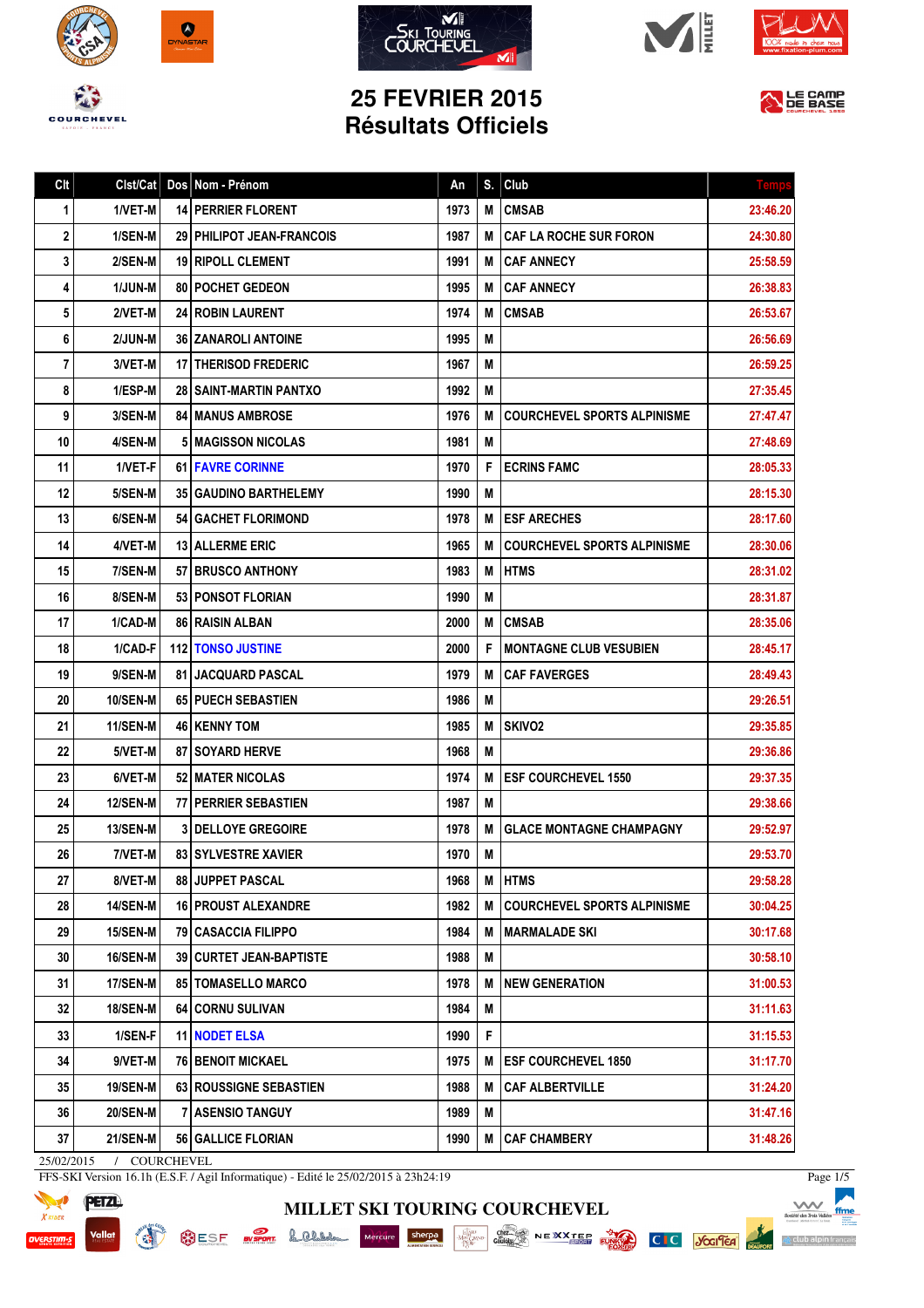| Clt | Clst/Cat        | Dos Nom - Prénom                     | An   | S. | Club                               | <b>Temps</b> |
|-----|-----------------|--------------------------------------|------|----|------------------------------------|--------------|
| 38  | <b>22/SEN-M</b> | <b>48 RONDOWIN MATTHIEU</b>          | 1981 | M  |                                    | 31:55.57     |
| 39  | 10/VET-M        | 50 FERVENTIN STEPHANE                | 1967 | M  | <b>CAF FAVERGES</b>                | 31:56.22     |
| 40  | 11/VET-M        | 23 MORARD BERNARD                    | 1957 | M  |                                    | 31:59.96     |
| 41  | <b>23/SEN-M</b> | <b>30 CANTE NICOLAS</b>              | 1990 | M  |                                    | 32:07.10     |
| 42  | 12/VET-M        | <b>70 DAVID GREGORY</b>              | 1971 | M  |                                    | 32:07.63     |
| 43  | 13/VET-M        | 72 DOMERGUE BERNARD                  | 1958 | M  | <b>ESF AIME LA PLAGNE</b>          | 32:09.74     |
| 44  | 14/VET-M        | 9 ZANAROLI DANIEL                    | 1959 | M  | <b>CAF ANNECY</b>                  | 32:10.54     |
| 45  | 15/VET-M        | 58 BERQUET RENAUD                    | 1962 | M  | <b>COURCHEVEL SPORTS ALPINISME</b> | 32:11.96     |
| 46  | 24/SEN-M        | 21   PICCIOCCHI BENOIT-XAVIER        | 1986 | M  |                                    | 32:16.74     |
| 47  | <b>25/SEN-M</b> | 20   LODOLO JULIEN                   | 1987 | M  | <b>HTMS</b>                        | 32:22.16     |
| 48  | 1/JUN-F         | 69 GAYET ELISA                       | 1995 | F  | <b>CLUB PYRENEES CATALANES</b>     | 32:43.17     |
| 49  | 3/JUN-M         | <b>71 VIALLY MAXENCE</b>             | 1997 | M  |                                    | 32:57.59     |
| 50  | 16/VET-M        | <b>4 CHEDAL-ANGLAY JOSEPH</b>        | 1959 | M  |                                    | 33:17.50     |
| 51  | 2/CAD-M         | 67 CHARVIN AUGUSTIN                  | 1999 | M  | <b>HTMS</b>                        | 33:18.85     |
| 52  | 2/SEN-F         | <b>59 PAGE FLORENCE</b>              | 1989 | F  | <b>COURCHEVEL SPORTS ALPINISME</b> | 33:35.30     |
| 53  | 2/VET-F         | <b>74 LATHURAZ VERONIQUE</b>         | 1968 | F  |                                    | 33:39.57     |
| 54  | <b>26/SEN-M</b> | 75   BIANCHINI RAPHAEL               | 1977 | M  |                                    | 33:49.04     |
| 55  | 27/SEN-M        | 60 BEDOY LOIC                        | 1991 | M  |                                    | 33:49.76     |
| 56  | 17/VET-M        | 176 CATEAU CHRISTIAN                 | 1970 | Μ  |                                    | 33:52.25     |
| 57  | <b>28/SEN-M</b> | <b>116 I DENARIE JEAN-CHRISTOPHE</b> | 1979 | M  | <b>ESF COURCHEVEL 1850</b>         | 34:32.47     |
| 58  | 3/VET-F         | <b>167 BONNEVIE DANIELE</b>          | 1961 | F  | <b>SPORT MONTAGNE MERIBEL</b>      | 34:41.35     |
| 59  | <b>29/SEN-M</b> | <b>158 ROCCA-SERRA MAXIME</b>        | 1977 | M  |                                    | 34:48.24     |
| 60  | 18/VET-M        | <b>146   MARSHALL KEITH</b>          | 1966 | M  |                                    | 34:59.99     |
| 61  | <b>30/SEN-M</b> | 204 BOUVIER JOSSELIN                 | 1989 | M  | <b>ESF COURCHEVEL 1850</b>         | 35:04.21     |
| 62  | 31/SEN-M        | <b>147 POUPON SYLVAIN</b>            | 1984 | M  |                                    | 35:04.22     |
| 63  | <b>32/SEN-M</b> | <b>148 RODENBURG LIONEL</b>          | 1981 | M  |                                    | 35:09.58     |
| 64  | 33/SEN-M        | 171 CARVALHO DAMIEN                  | 1978 | M  |                                    | 35:16.33     |
| 65  | <b>19/VET-M</b> | <b>100 IDE THIERSANT PASCAL</b>      | 1962 | М  | <b>COURCHEVEL SPORTS ALPINISME</b> | 35:36.16     |
| 66  | 4/VET-F         | <b>44 OTTO-BRUC FABIENNE</b>         | 1969 | F  | <b>MONTAGNE CLUB VESUBIEN</b>      | 35:59.12     |
| 67  | 34/SEN-M        | <b>240   MELILLO GUILLAUME</b>       | 1985 | M  | <b>ESF COURCHEVEL 1850</b>         | 36:04.15     |
| 68  | 20/VET-M        | <b>121 VALLIER STEPHANE</b>          | 1972 | M  |                                    | 36:06.59     |
| 69  | 21/VET-M        | <b>160 JOND CHRISTOPHE</b>           | 1960 | M  |                                    | 36:27.42     |
| 70  | 1/SVET-M        | <b>142   PADILLA ANTOINE</b>         | 1940 | M  | <b>CLUB ALPIN DE CLUSES</b>        | 36:29.63     |
| 71  | <b>22/VET-M</b> | <b>165 VITALE CRISTIANO</b>          | 1970 | M  |                                    | 36:34.78     |
| 72  | 23/VET-M        | <b>104 SETIEY LAURENT</b>            | 1968 | M  |                                    | 36:40.69     |
| 73  | <b>35/SEN-M</b> | <b>18 SUMPTER RICH</b>               | 1981 | M  | <b>BTF</b>                         | 36:46.14     |
| 74  | 3/SEN-F         | <b>15710 BRIEN JOANNA</b>            | 1983 | F  |                                    | 37:12.09     |
| 75  | 36/SEN-M        | <b>161   JOUD GWENAEL</b>            | 1981 | M  |                                    | 37:15.71     |
| 76  | 4/SEN-F         | <b>120   MAGISSON DIXANDRA</b>       | 1981 | F  |                                    | 37:44.43     |
| 77  | 24/VET-M        | <b>162 CHEVALLIER PATRICK</b>        | 1962 | M  | <b>COURCHEVEL SPORTS ALPINISME</b> | 37:58.34     |
| 78  | <b>25/VET-M</b> | 103 TOWNEND LEE                      | 1973 | Μ  |                                    | 37:58.87     |
| 79  | 5/SEN-F         | <b>119 CAILLET PAULINE</b>           | 1983 | F  | <b>ESF COURCHEVEL 1850</b>         | 38:07.36     |

25/02/2015 / COURCHEVEL

FFS-SKI Version 16.1h (E.S.F. / Agil Informatique) - Edité le 25/02/2015 à 23h24:20

Page 2/5

**MILLET SKI TOURING COURCHEVEL**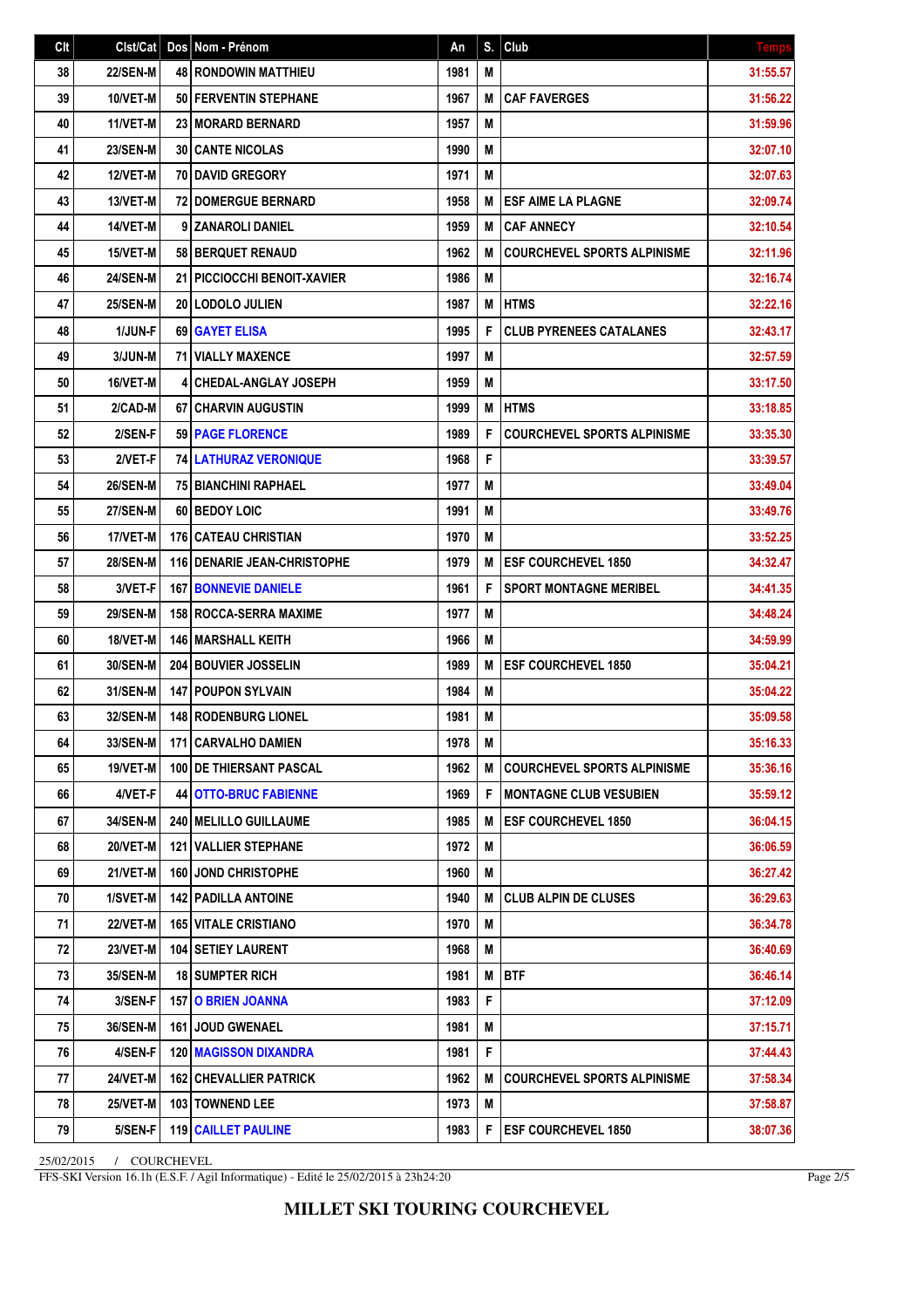| Clt | Clst/Cat        | Dos Nom - Prénom               | An   | S. | Club                               | <b>Temps</b> |
|-----|-----------------|--------------------------------|------|----|------------------------------------|--------------|
| 80  | 26/VET-M        | 178 JUGAND SYLVAIN             | 1972 | M  |                                    | 38:23.18     |
| 81  | 27/VET-M        | 295 BEDARD LUDOVIC             | 1971 | M  | <b>MILLET</b>                      | 38:23.28     |
| 82  | 28/VET-M        | <b>102 DUNAND ALEXANDRE</b>    | 1975 | M  |                                    | 38:24.56     |
| 83  | 6/SEN-F         | <b>172 DOIX SEVERINE</b>       | 1976 | F  |                                    | 38:31.86     |
| 84  | 7/SEN-F         | <b>200 POMMAT STEPHANIE</b>    | 1976 | F  |                                    | 38:37.80     |
| 85  | 2/SVET-M        | <b>164 BUFFET CLAUDE</b>       | 1952 | M  | <b>CAF</b>                         | 38:39.92     |
| 86  | 8/SEN-F         | <b>294 CHRISTIN PAULINE</b>    | 1990 | F  | <b>MILLET</b>                      | 38:57.58     |
| 87  | <b>29/VET-M</b> | 292 CHENO CYRIL                | 1972 | M  |                                    | 39:01.15     |
| 88  | 3/CAD-M         | <b>145 JUGAND HUGO</b>         | 2000 | M  |                                    | 39:03.38     |
| 89  | 30/VET-M        | <b>140   VALICEK LUDVIK</b>    | 1968 | M  | <b>ESF COURCHEVEL 1850</b>         | 39:10.51     |
| 90  | 31/VET-M        | 115 ROZIERE CEDRICK            | 1974 | Μ  |                                    | 39:38.93     |
| 91  | 37/SEN-M        | <b>174 MONSEUR ALEXANDRE</b>   | 1977 | M  |                                    | 39:40.52     |
| 92  | 38/SEN-M        | <b>196 PIRES PAUL</b>          | 1991 | Μ  |                                    | 39:42.90     |
| 93  | 32/VET-M        | <b>144 ROBINSON ANDREW</b>     | 1966 | M  |                                    | 39:47.28     |
| 94  | 1/ESP-F         | <b>155 GUILLERMO CHARLOTTE</b> | 1994 | F  | <b>ESF COURCHEVEL 1850</b>         | 39:55.51     |
| 95  | 33/VET-M        | 193 PEZZETTI ALBERTO           | 1966 | M  | <b>SKI CLUB SCUDERIA</b>           | 39:59.41     |
| 96  | 5/VET-F         | <b>168 BARTNICKI MIREILLE</b>  | 1970 | F  | <b>CAF ALBERTVILLE</b>             | 40:02.26     |
| 97  | 6/VET-F         | <b>141   VIANNEY LAURENCE</b>  | 1962 | F  |                                    | 40:23.86     |
| 98  | 2/CAD-F         | <b>154 DAVID CLEMENCE</b>      | 2000 | F  |                                    | 40:27.27     |
| 99  | 9/SEN-F         | <b>298 MOTSH DEBORAH</b>       | 1991 | F  | <b>MILLET</b>                      | 40:34.76     |
| 100 | 2/ESP-F         | 101   DESSAIX LAURA            | 1993 | F  |                                    | 41:07.21     |
| 101 | 34/VET-M        | 195 JAY STEPHANE               | 1966 | M  |                                    | 41:32.72     |
| 102 | 39/SEN-M        | <b>199 HAMMOND STEVE</b>       | 1980 | M  |                                    | 41:43.27     |
| 103 | 7/VET-F         | <b>205 HORDEQUIN FABIENNE</b>  | 1970 | F  |                                    | 41:44.81     |
| 104 | 8/VET-F         | <b>114 MONGELLAZ MICHELE</b>   | 1956 | F  |                                    | 41:54.73     |
| 105 | 9/VET-F         | <b>151 MAC GREE SAMANTHA</b>   | 1970 | F  |                                    | 42:22.70     |
| 106 | <b>40/SEN-M</b> | 241 BLATON ALEXIS              | 1980 | M  |                                    | 42:28.26     |
| 107 | 41/SEN-M        | <b>299 BOUTHET JULIEN</b>      | 1983 | M  | <b>MILLET</b>                      | 42:44.41     |
| 108 | 10/SEN-F        | 213 FRANCHINO MIREILLE         | 1979 | F  | <b>COURCHEVEL SPORTS ALPINISME</b> | 42:47.59     |
| 109 | 11/SEN-F        | <b>169 EVANS ASHLEY</b>        | 1986 | F  |                                    | 42:59.12     |
| 110 | 35/VET-M        | 113 JACQUOTOT PASCAL           | 1962 | M  | <b>CAF ALBERTVILLE</b>             | 43:04.33     |
| 111 | 36/VET-M        | <b>242 BLANC YVES</b>          | 1969 | M  | <b>ESF COURCHEVEL 1650</b>         | 43:05.62     |
| 112 | <b>42/SEN-M</b> | <b>260   MADOULE DAMIEN</b>    | 1982 | M  |                                    | 43:28.26     |
| 113 | 12/SEN-F        | 256 COSTY SOPHIE               | 1984 | F  |                                    | 43:55.32     |
| 114 | 37/VET-M        | 219 MUGNIER PHILIPPE           | 1959 | M  | <b>ESF COURCHEVEL 1850</b>         | 43:58.92     |
| 115 | 4/CAD-M         | 268 SAVY HUGO                  | 1999 | M  |                                    | 44:22.81     |
| 116 | 3/SVET-M        | 273 FAGE JEAN-PAUL             | 1953 | M  |                                    | 44:23.11     |
| 117 | 43/SEN-M        | 280   POSTAIRE THOMAS          | 1986 | M  | <b>MILLET</b>                      | 44:56.45     |
| 118 | 38/VET-M        | 234 VITAL FREDERIC             | 1966 | M  |                                    | 45:18.30     |
| 119 | <b>39/VET-M</b> | 163 CHARLOT CYRIL              | 1968 | M  |                                    | 45:19.52     |
| 120 | 44/SEN-M        | 288 DUPENT ANTOINE             | 1984 | M  | <b>MILLET</b>                      | 45:24.53     |
| 121 | 10/VET-F        | <b>201 CHEVALLIER LAURENCE</b> | 1970 | F  |                                    | 45:46.12     |

25/02/2015 / COURCHEVEL

FFS-SKI Version 16.1h (E.S.F. / Agil Informatique) - Edité le 25/02/2015 à 23h24:20

Page 3/5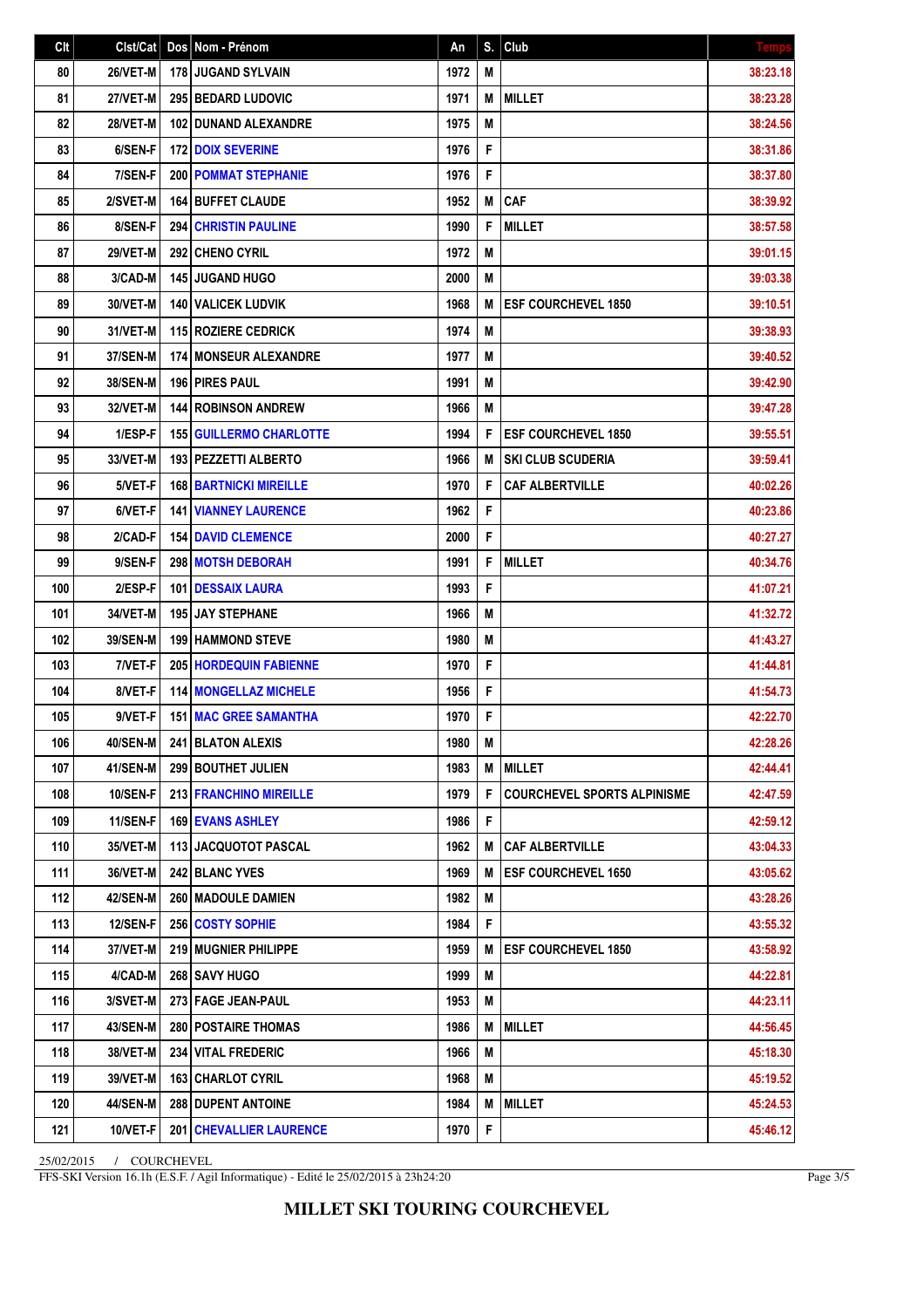| Clt | Clst/Cat        | Dos | Nom - Prénom                       | An   | S. | Club                               | <b>Temp</b> |
|-----|-----------------|-----|------------------------------------|------|----|------------------------------------|-------------|
| 122 | 40/VET-M        |     | <b>194 GAMBA PATRICK</b>           | 1961 | M  | <b>ESF COURCHEVEL 1850</b>         | 46:08.92    |
| 123 | 41/VET-M        |     | <b>245 PRIN GUILLAUME</b>          | 1958 | M  | <b>ESF COURCHEVEL 1850</b>         | 46:14.75    |
| 124 | 11/VET-F        |     | 246 JABRE ZAZA                     | 1961 | F  |                                    | 46:24.45    |
| 125 | 42/VET-M        |     | <b>156 PRAT FRERDERIC</b>          | 1972 | M  |                                    | 46:33.05    |
| 126 | 43/VET-M        |     | <b>170 CUISANCE ALAIN</b>          | 1964 | M  |                                    | 46:38.19    |
| 127 | 12/VET-F        |     | <b>166 DAFFIN MELANIE</b>          | 1975 | F  |                                    | 46:58.69    |
| 128 | 3/CAD-F         |     | <b>258   SEGUINET MARIE-LOUISE</b> | 1998 | F  |                                    | 47:08.68    |
| 129 | 44/VET-M        |     | 235 LEBOULANGER BENOIT-XAVIER      | 1974 | M  |                                    | 47:13.22    |
| 130 | 4/JUN-M         |     | <b>244 ZERAH ELON</b>              | 1997 | M  |                                    | 47:19.91    |
| 131 | 45/VET-M        |     | 272 DE SACY-NOUGARET PIERRE        | 1972 | M  |                                    | 47:23.24    |
| 132 | <b>13/SEN-F</b> |     | <b>263 PELLETIER AURELIE</b>       | 1986 | F  |                                    | 47:26.76    |
| 133 | 4/SVET-M        |     | <b>278 HOFFMANN DANIEL</b>         | 1941 | M  | <b>CLUB DES SPORTS DE CHAMONIX</b> | 47:29.07    |
| 134 | 46/VET-M        |     | <b>192 TISSOT NICOLAS</b>          | 1966 | Μ  |                                    | 47:38.28    |
| 135 | <b>14/SEN-F</b> |     | <b>177 BOUTIN ANNA</b>             | 1976 | F  |                                    | 47:50.79    |
| 136 | 45/SEN-M        |     | <b>279 CHAMOUX JULIEN</b>          | 1982 | M  |                                    | 48:00.89    |
| 136 | 1/BEN-M         |     | 206 FLON MARIUS                    | 2005 | M  |                                    | 48:00.89    |
| 138 | 47/VET-M        |     | 250 LACOMBE FRANCOIS               | 1967 | M  |                                    | 48:22.67    |
| 139 | 2/BEN-M         |     | <b>267 GEUTEN MAXIME</b>           | 2004 | M  |                                    | 48:31.55    |
| 140 | 48/VET-M        |     | <b>259 USANNAZ JEAN-NOEL</b>       | 1970 | М  | <b>ESF COURCHEVEL 1550</b>         | 48:42.59    |
| 141 | 49/VET-M        |     | 275 ZERAH THEM                     | 1967 | M  |                                    | 48:46.92    |
| 142 | <b>15/SEN-F</b> |     | <b>257 BONNET-LAVERGE ERICA</b>    | 1987 | F  |                                    | 49:15.21    |
| 143 | 50/VET-M        |     | 179 POTIER FRANCOIS                | 1962 | M  |                                    | 50:30.32    |
| 144 | <b>16/SEN-F</b> |     | <b>232 GREMEN ANDREANNE</b>        | 1988 | F  | <b>ESF COURCHEVEL 1550</b>         | 50:39.32    |
| 145 | 5/CAD-M         |     | <b>274 REINHART LOUIS</b>          | 1998 | M  |                                    | 50:46.12    |
| 146 | 13/VET-F        |     | <b>265 GEUTEN SYLVIE</b>           | 1970 | F  |                                    | 51:12.04    |
| 147 | 14/VET-F        |     | 216 COUSSONNEAU CLEMENCE           | 1975 | F  |                                    | 51:46.44    |
| 148 | 51/VET-M        |     | 238 GUILLOUD JEAN LUC              | 1956 | M  |                                    | 51:49.26    |
| 149 | <b>52/VET-M</b> |     | 215 WOOD ERIC                      | 1965 | M  |                                    | 51:58.15    |
| 150 | <b>53/VET-M</b> |     | <b>269 BEGIN FRANCOIS</b>          | 1972 | M  |                                    | 52:31.81    |
| 151 | <b>54/VET-M</b> |     | 252 REINHART EMMANUEL              | 1963 | M  |                                    | 52:39.49    |
| 152 | 6/CAD-M         |     | 277 CHENO JULIEN                   | 2000 | M  |                                    | 53:27.51    |
| 153 | 17/SEN-F        |     | <b>300 PICCIOCCHI AURORE</b>       | 1986 | F  |                                    | 53:36.32    |
| 154 | <b>55/VET-M</b> |     | 249 CHEDID PAUL                    | 1965 | M  |                                    | 54:48.74    |
| 155 | 7/CAD-M         |     | 237 REYMONDET ALOYO                | 2000 | M  | LA ROCHE AUX ABEILLES              | 55:42.50    |
| 156 | <b>56/VET-M</b> |     | 251 BAUMELOU THOMAS                | 1973 | M  |                                    | 55:44.32    |
| 157 | 8/CAD-M         |     | <b>262 REY EMMANUEL</b>            | 2000 | Μ  |                                    | 56:09.23    |
| 158 | <b>57/VET-M</b> |     | 266 SEGUINET FABIENNE              | 1963 | M  |                                    | 56:15.49    |
| 159 | 15/VET-F        |     | <b>261   SEGUINET CATHERINE</b>    | 1963 | F  |                                    | 56:20.58    |
| 160 | 16/VET-F        |     | <b>271   CHATAIN ANNABELLE</b>     | 1972 | F  |                                    | 56:47.20    |
| 161 | 18/SEN-F        |     | 287 FAVRE GLADYS                   | 1980 | F  | <b>MILLET</b>                      | 58:24.03    |
| 162 | <b>19/SEN-F</b> |     | <b>285   CAVILLON PERRINE</b>      | 1986 | F  | <b>MILLET</b>                      | 58:44.71    |
| 163 | <b>46/SEN-M</b> |     | 296 VEILLARD THOMAS                | 1984 | M  | <b>MILLET</b>                      | 1h00:44.51  |

25/02/2015 / COURCHEVEL

FFS-SKI Version 16.1h (E.S.F. / Agil Informatique) - Edité le 25/02/2015 à 23h24:20

Page 4/5